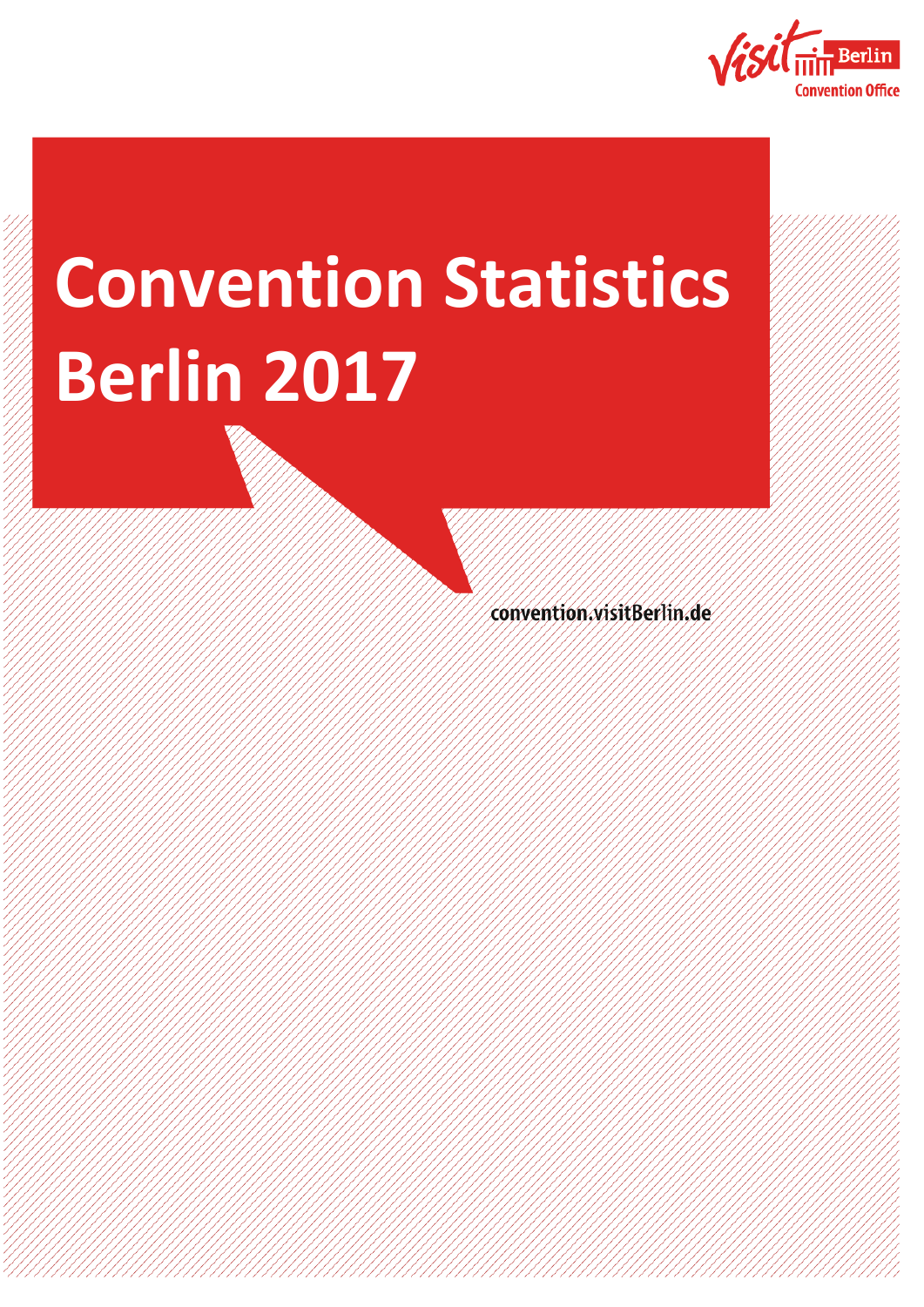

#### **1. Executive summary: key figures and developments in 2017**

Key figures for the Berlin conference and conventions market in 2017



- In 2017, around 140,200 events were held (+2.0%) with around 11.7 million participants (+1.0%).
- **The number of events has risen by 34% over the last 10 years, while the number of participants has risen by 44%.**
- **Berlin's conference and meetings market generated about 7.9 million overnight stays** in 2017. This is an increase of approx. 2.6% over the previous year.
- Over the 10-year comparison, this represents a growth of 68%. **This further underlines the importance of the MICE sector for the Berlin hotel industry.**
- The share of the MICE market in the total income generated by overnight stays in Berlin was around 25% for 2017.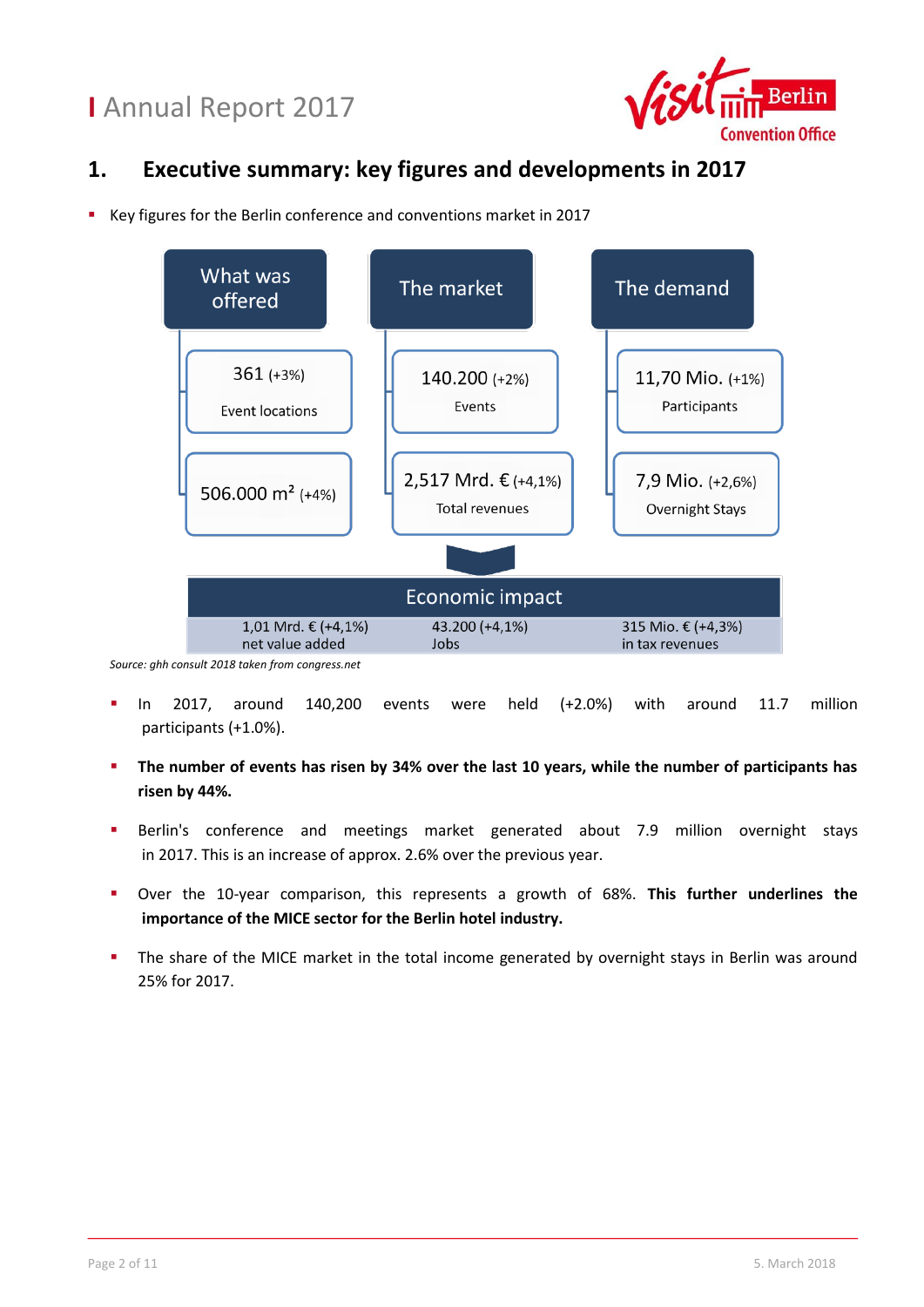

**More than 68% growth in the number of overnight stays for the conference and conventions market**



*Source: ghh consult 2018 taken from congress.net*

- **The leading sectoral cluster** in the Berlin meetings market is the **medical/pharmaceutical/healthcare** sector, with a share of **26%**. The **political/public institution** sector takes second place with **11 %**, followed by **IT/digital economy (11%)**, a sector that that is also extremely important for Berlin. This is followed by the financial/insurance industry segment with 10%.
- Around **20%** of the events in Berlin **in 2017 were on an international scale**. At a good 80%, the majority of organisers came from Germany. This underlines the international appeal of Berlin as a MICE destination. **Just under 15%** of organisers come **from Europe**, with **Great Britain** playing an important role here, with **4.1%**, and **10.6%** of organisers coming from the **the rest of Europe**. The North American continent, with the **USA and Canada**, also has a big impact, with **3.1%**. The *visitBerlin* Berlin Convention Office, with its representatives and corresponding marketing activities, is thus operating successfully in its key markets.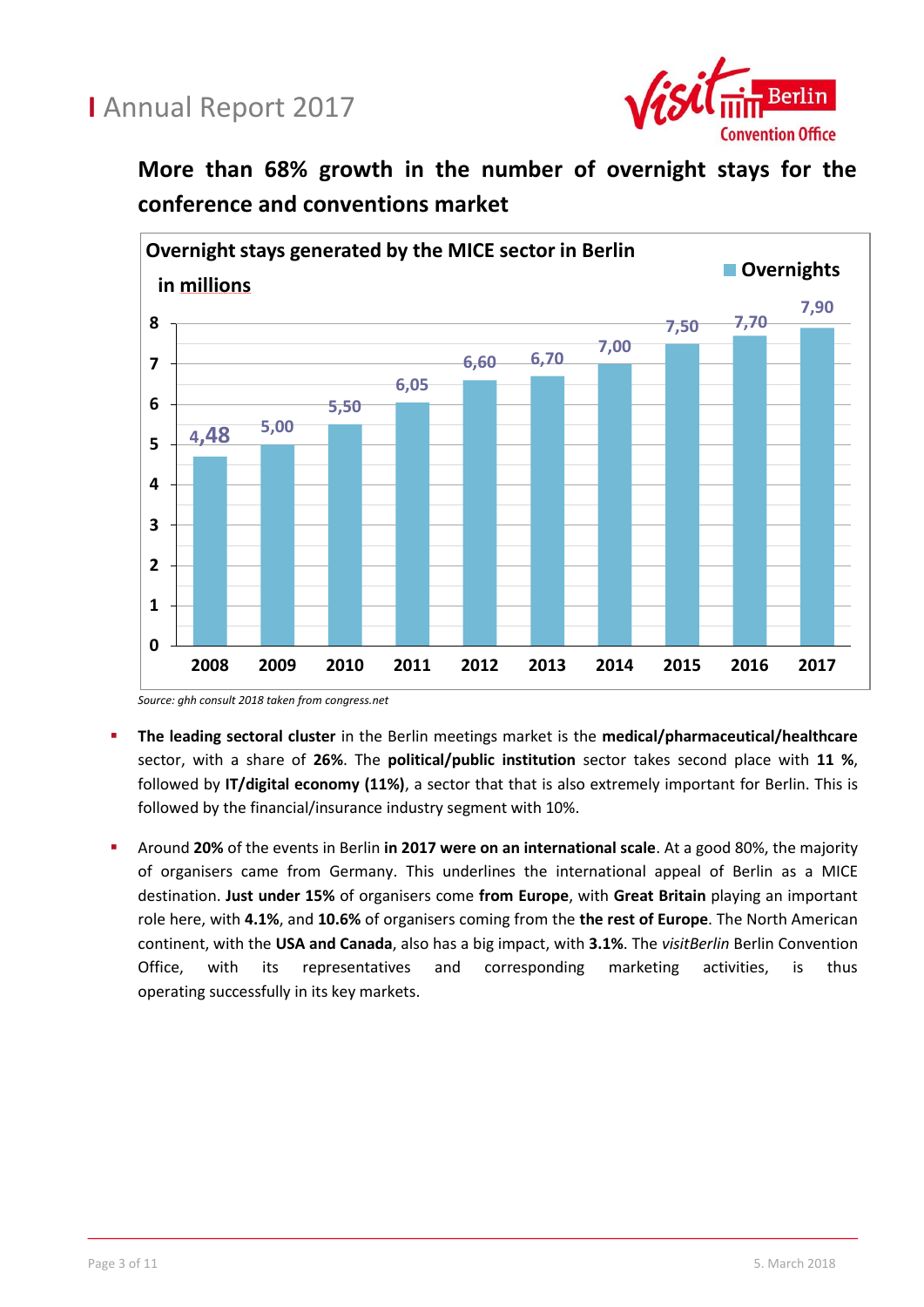



*Source: ghh consult 2018 taken from congress.net*

A definitive role here is played by the Berlin **conference hotels**:

**125,600 events** (+4.3% compared to 2016)

with around **7.8 million participants** (+4.1% compared to 2016) were recorded.

- The **conventions centres** saw around **4,100 events** (+82.2%) with around **1.25 million participants** (+11.6%) in 2017. This is an impressive year-on-year growth for this category. The increase is attributed to the fact that the hotel "Estrel Berlin – Hotel & Congress Center" is being included in the "congress centres" comparison group for 2017 and beyond. This once again clearly indicates the need for a new, large congress centre in Berlin. **The existing venues have reached their capacity limits**; new capacity is needed in order to win new, large meetings for the German capital.
- The **10,500 events** (-29.1%) in 2017 in the so-called **locations** category saw roughly **2.65 million participants** (-22.4%) registered. This clearly shows that demand has shifted in 2017 from the "locations" to the "congress centres" and also into the additional event capacities of the Estrel Berlin.
- **Overall, it can be said that the Berlin conference and congress market has once again seen growth in 2017.** The consistent marketing activities of the BCO in the relevant markets, the attractiveness of Berlin as a MICE destination, and the good economic situation both here in Germany and worldwide were crucial drivers in this.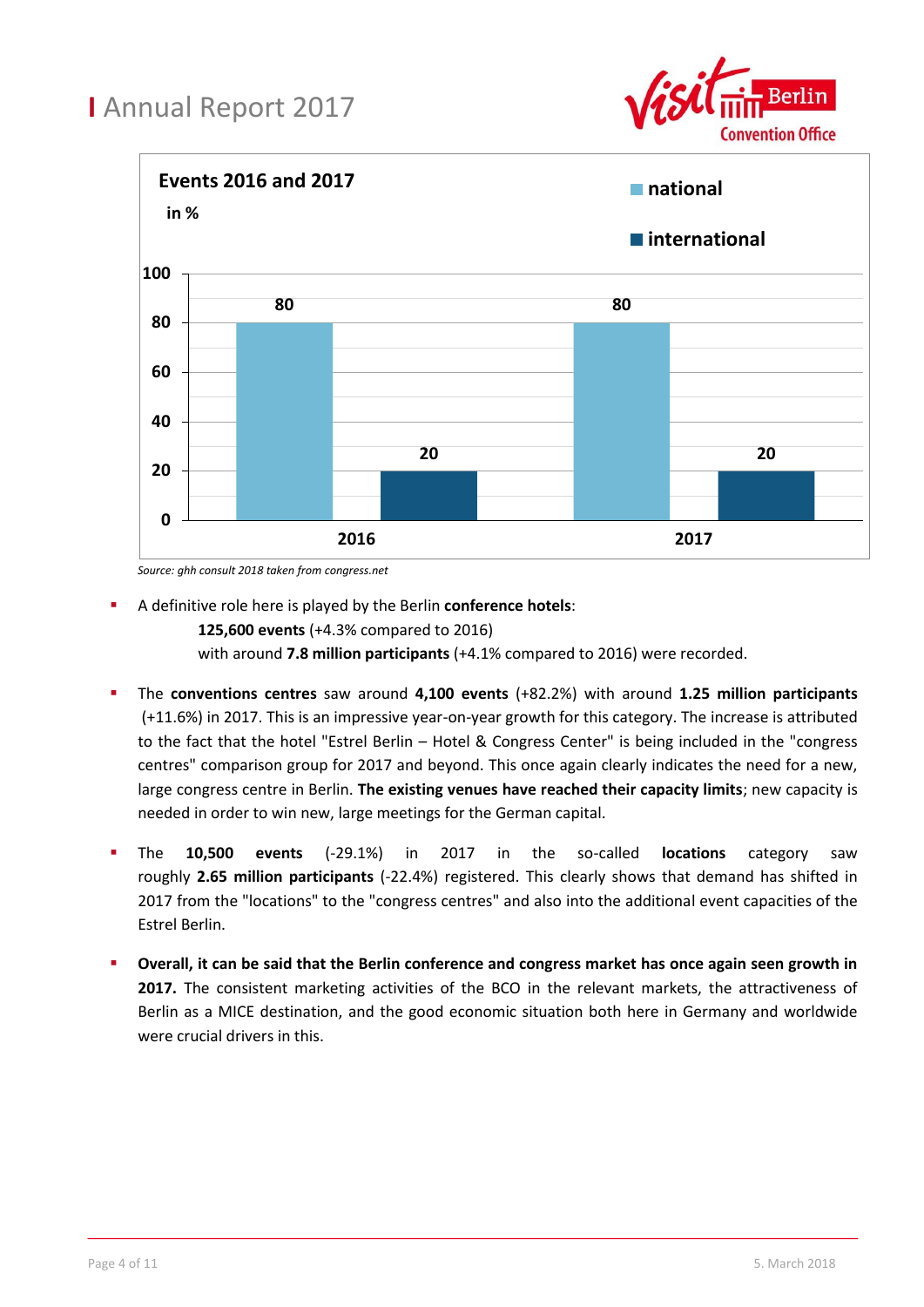

**Strong growth in the number of events and participants in terms of index values.**



*Source: ghh consult 2018 taken from congress.net*

- The make-up of the events that took place by size (number of participants per event) remained largely constant in 2017.
	- o The proportion of **events with up to 100 participants** was **83.7%** in 2016, and thus one percentage point below the value of the previous year (84.7%).
	- o The proportion of events **with more than 1,000 participants** increased to **0.9%** in 2017 (2016: 0.5%).
- **The average number of participants per event in Berlin in 2017 was 85 and thus slightly above the level of the previous year (2016: 84 people).**
- **On average, events lasted 2.0 days in 2017, unchanged from the year before. For events held at hotels, the average length was 2.1 days in 2017, while congress centre events lasted 1.7 days on average, and events at other locations lasted 1.3 days on average. Again, there was no change compared to the previous year's figures. Berlin remains attractive as a location for multi-day events.**
- The share of **one-day events** lay at **62%** in 2017, one percentage point lower than in the previous year (63%); **multi-day events**, by contrast, saw a one-percentage-point increase in 2017 (38%, previous year: 37%).
- When one looks at the type of event, it was the **"conferences and meetings"** sector that shaped 2017 in Berlin, with a share of **49.1%** of the market (previous year: 48%). Here there was a slight shift at the expense of the **"conventions"** sector – **8.2%** compared to 9% in the previous year. (Page 23: Definition of event types).
- The private sector (**corporates**) was also a leader in the organisation of events in Berlin in 2017: its share lay at **70%**. The national and international **associations and**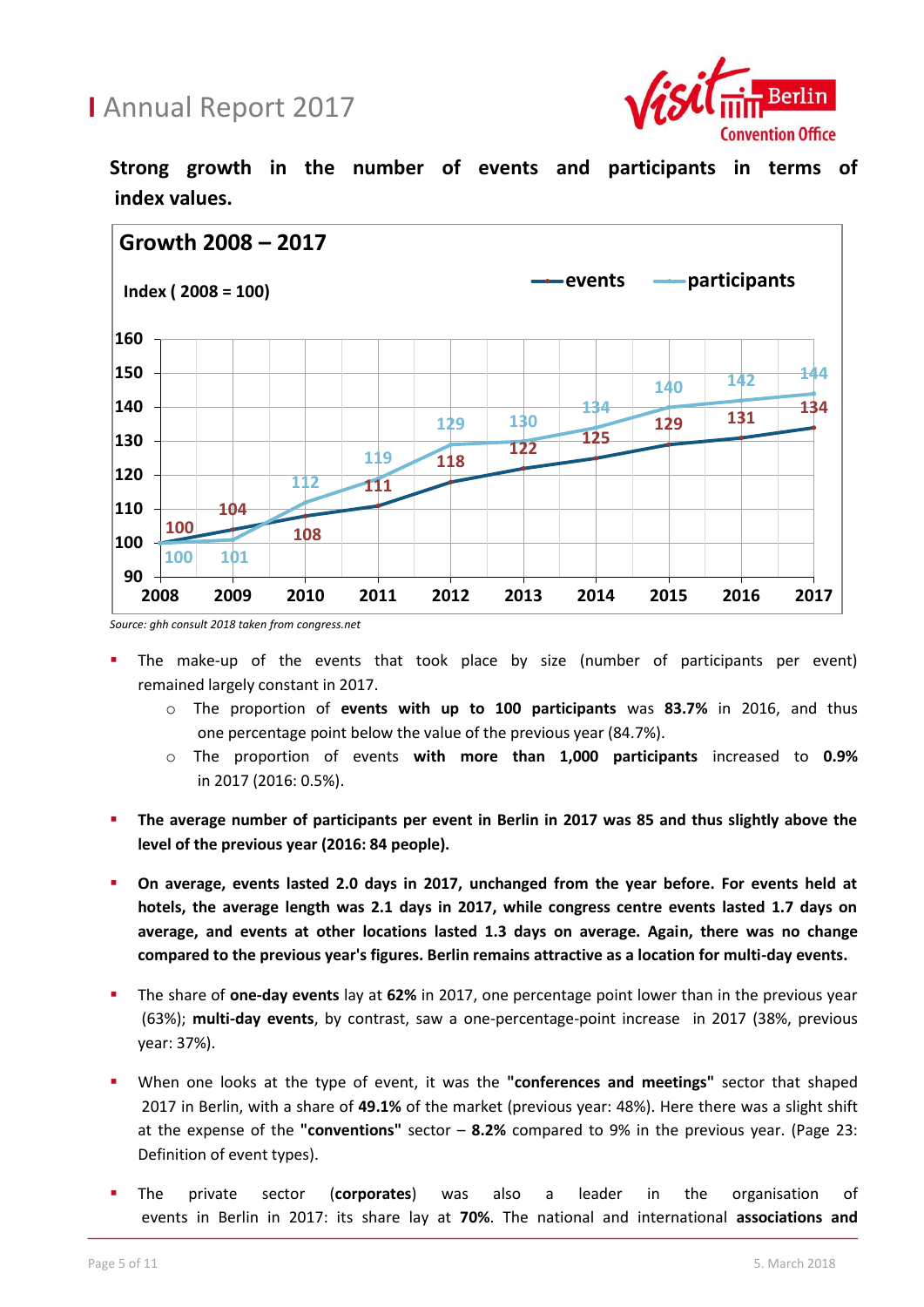

**organisations** contributed around one fifth (**22%**) of the events that took place in Berlin in 2017; this share thus matched the level of the previous year (2016: 22%). Events organised by public institutions accounted for 7% of the total in 2017, just as in 2016. Berlin's role as the nation's capital drives its relatively strong position in this market especially.



*Source: ghh consult 2018 taken from congress.net*

- "Science" was recorded for the first time in 2017; here, a plausible estimate of the respective shares of the previous year's period was made.
- There were minor changes in the distribution of events by booking method: in 2017, direct bookings accounted for 85% of all events (previous year: 90%); PCOs accounted for 11% of the bookings (previous year: 9%) and approx. 4% were attributed to "other" and "internet portals" (previous year: 3%).
- Since data began to be collected about the Berlin MICE market in 2002, the conference and congress sector in Berlin has seen very dynamic growth. The number of providers has risen from 245 in 2002 to 361 in 2017, representing an increase of 47%.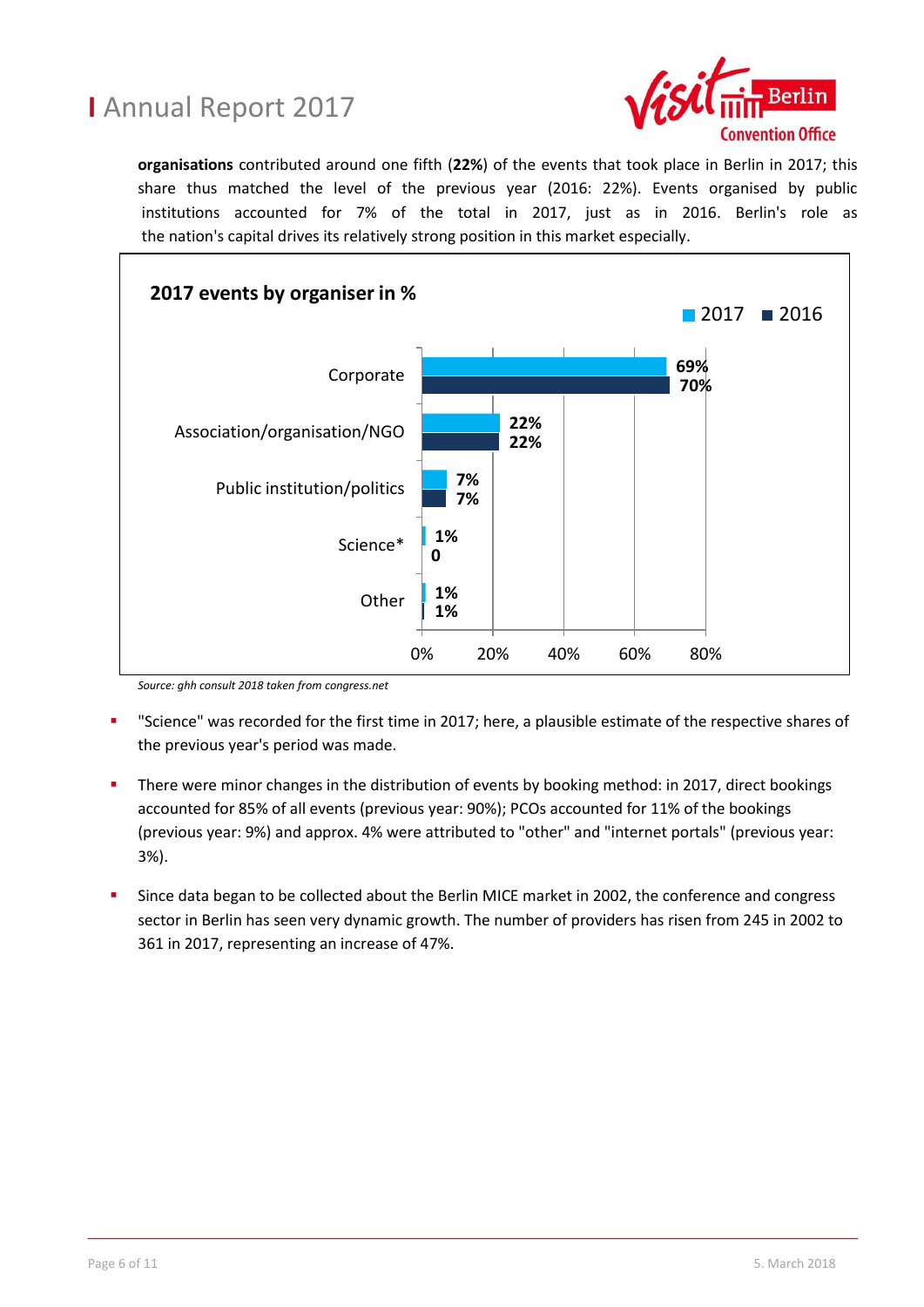



#### **Steady growth in providers in Berlin: number of hotels, congress centres, and locations**

- The 361 providers identified for 2017 offer a total conference area of around 506,000 m².
- The largest contingent in terms of number of providers is made up by the 199 hotels on the list (equalling 55% of providers), which together offer about 110,000 m² of events space (22% of the total available space).
- By area alone, it is the 157 "unusual event venues" (locations, 43% of providers) with 320,000 m² of event space (63% of the total area) that again take the top spot.
- The five congress centres (congress, town and multi-purpose halls) make up 1% of the providers, but provide around 76,000 m² (15%) of the available space, and are thus once again important cornerstones of the capital's congress market.
- More than a third (35%) of the conference hotels and all congress centres participated in congress.net in 2017. Together, they represent some 70% of the total space offered by venues of this type.

The 36 "locations" that participated in congress.net offer about 55,000  $m<sup>2</sup>$  in floor space. This corresponds to 18 % of the total area for this category.

*Source: ghh consult 2018 taken from congress.net Note: Since the start of 2017, the Estrel Hotel has been counted among the "congress centres". (Previously was in the hotels category)*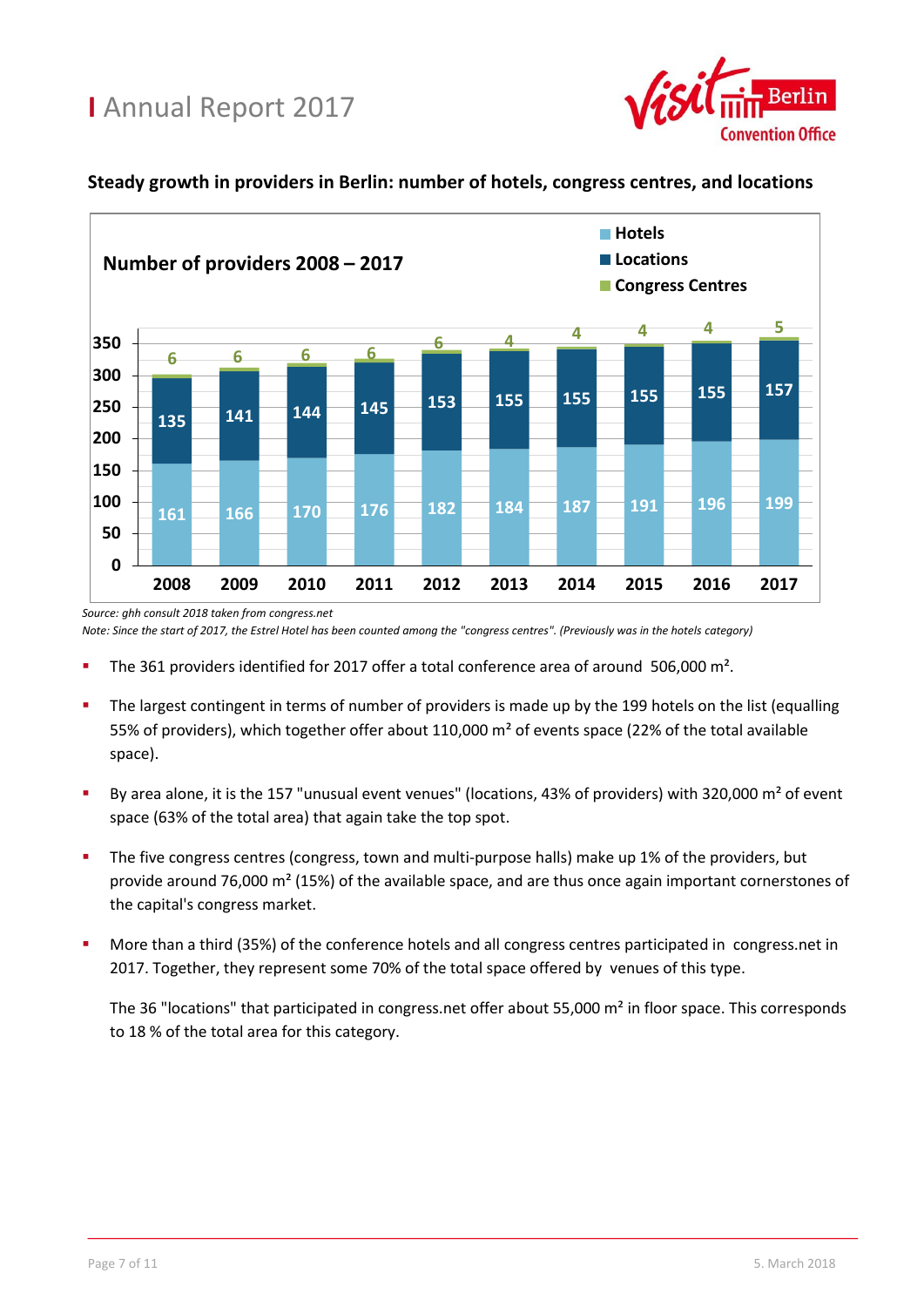



#### **More than 64% growth in revenues from the MICE market in the past 10 years**

 **The economic implications for Berlin are considerable. The gross revenue generated by conference and congress participants (hotel, catering, retail, leisure and culture, transport, other) amounted to €2.517 billion in 2017, which represents an increase of 4.1% compared to the previous year (2016: €2.419 billion).**

In the past 10 years, the revenues generated by Berlin's MICE market have risen by approx. 64%.

- **The average expenditure of an event participant who stays overnight was around €246 per day in 2017.** Those who came to the city only for the day spent an average of €84 per day. This means that the **average expenditure per meeting participant per day** was **€215** in 2017, higher than the previous year (€209).
- **The number of full-time positions initiated and secured by the MICE industry in Berlin increased from 41,500 in 2016 to around 43,200 full-time positions in 2017. This corresponds to an increase of around 4.1%.**

*Source: ghh consult 2018 taken from congress.net*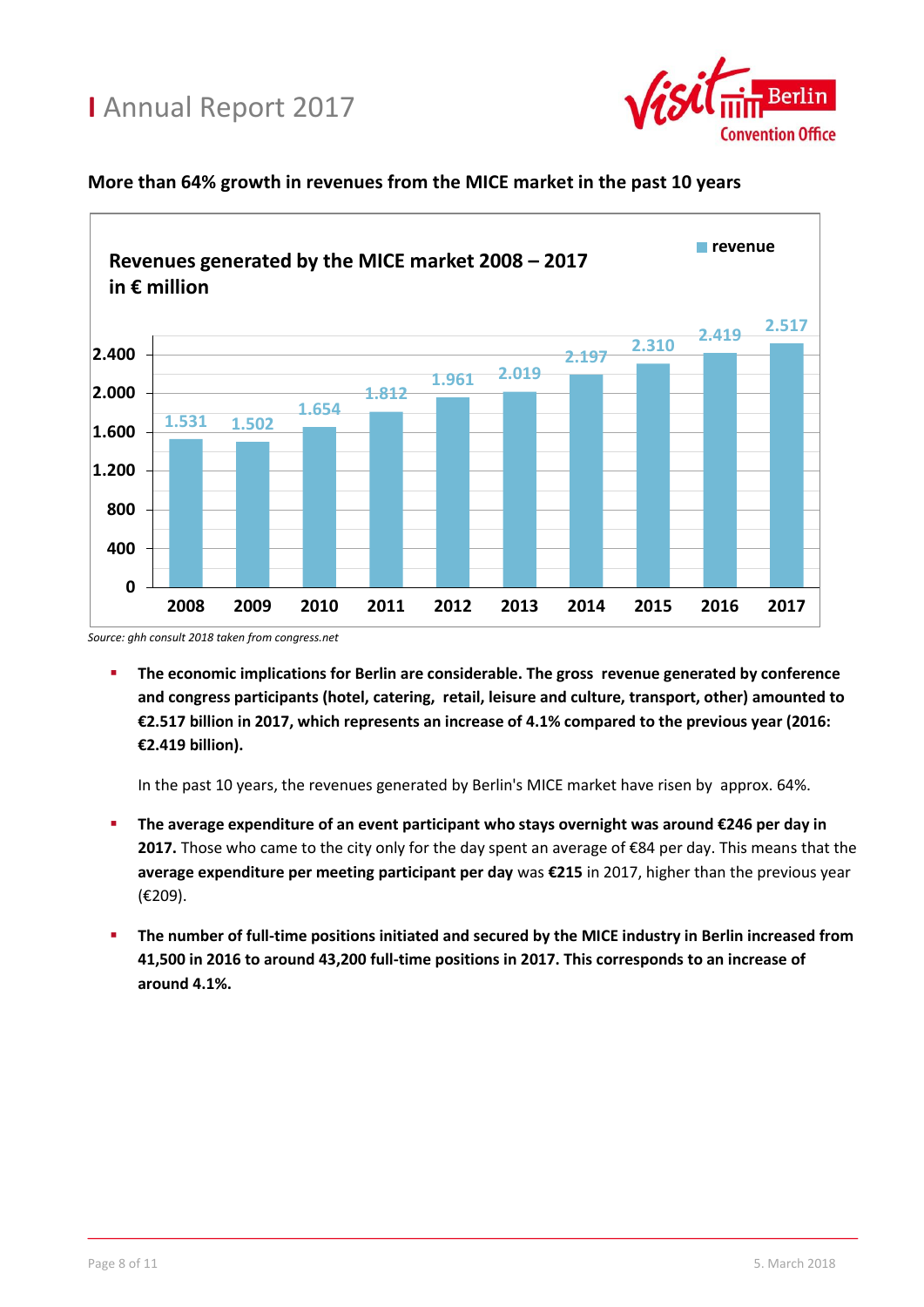

#### **2. MICE market Berlin: Success factors and milestones of an impressive development**

**A success story: Berlin's MICE market and the Berlin Convention Office since 2001**

 Since 2001, Berlin's MICE market has developed very dynamically, emphatically evidenced not least by the city once again taking the 4th spot in the ICCA rankings for 2016. The impressive development of the congress market in Berlin can be seen from a comparison of essential parameters against the last 17 years:

|                        | 2001          | 2016          | Change  |
|------------------------|---------------|---------------|---------|
| <b>Events</b>          | 91,000        | 140,200       | $+54%$  |
| <b>Participants</b>    | 4.2 million   | 11.7 million  | $+179%$ |
| <b>Overnight stays</b> | 2.27 million  | 7.90 million  | $+248%$ |
| <b>Total revenues</b>  | 0.920 billion | 2.517 billion | $+174%$ |
| Job positions          | 17,000        | 43,200        | $+154%$ |

- The *visitBerlin* Berlin Convention Office (BCO) has played a decisive role in this growth since 2001. Since then, the BCO has brought more than a thousand events to the German capital, including European and global conventions for international organisations.
- Amidst strongly increasing international competition, Germany is able to claim **second place** (after the USA) in the **international ICCA statistics** (International Congress and Convention Association). The ICCA statistics count conventions of international associations that take place at regular intervals in different countries where at least 50 per cent of the participants come from abroad.
- The ICCA statistics are globally recognised as the key indicator in this field, and in 2016, **Berlin** took the **fourth spot** with 176 rated events, ahead of Singapore (151).

**Berlin: the leading location for first-class medicine and a major hub for international health tourism**

- **•** Medicine and the related disciplines of science and research make up one of the most important sectors in Berlin's congress market.
- Berlin's success as a major healthcare destination reflects its 300-year history as a centre for health and science. More than a dozen Nobel Prize laureates have been based in Berlin over the years, including researchers like Rudolf Virchow and Robert Koch.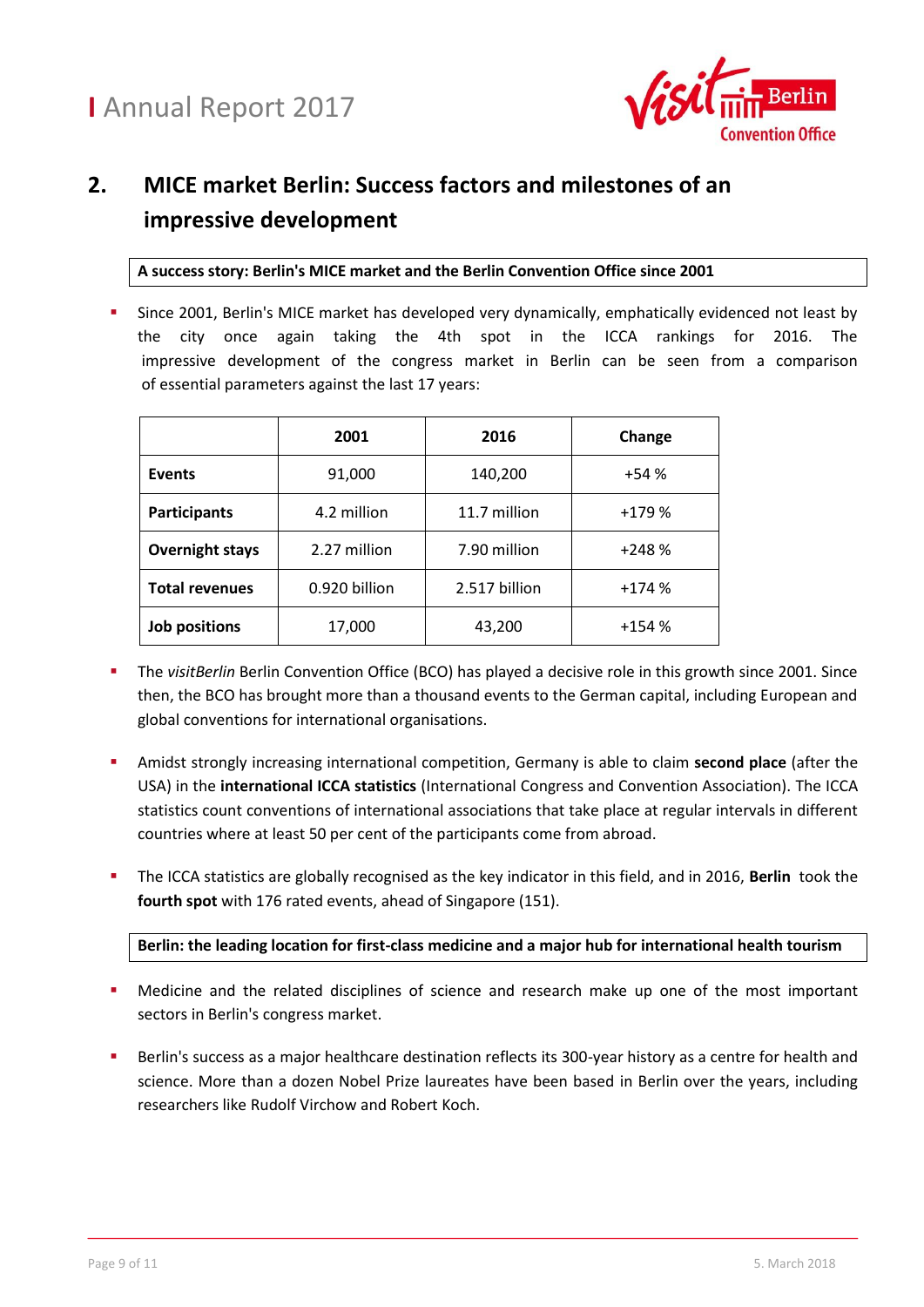

#### **Berlin: international hotbed for start-ups**

 For years, Berlin has been one of the main international centres for start-up companies. The capital is undisputedly the No. 1 city for start-ups in Germany in terms of investment volume and venture capital won, standing shoulder-to-shoulder with other European centres such as London, Stockholm, and Paris.

#### **Berlin: top international destination for tourism, culture and media**

- Success in the MICE market has been unwavering, despite turbulence in the aviation industry and increased competition. As ever, Berlin is a tourism, culture and media destination that is constantly reinventing itself and it attracts visitors from all over the world.
- The attractiveness of Berlin as a destination is reflected, for example, in the Berlinale, one of the most popular film festivals in Europe, which marked already its 67th anniversary in 2017. As one of the top media events in the film industry, the Berlinale attracts around 20,000 trade visitors and journalists from 80 countries each year.
- Visitors can choose from some 1,500 events held in the German capital each day. With worldrenowned museums and avant-garde galleries, virtuoso orchestras and electro beats, prominent theatres and open-air acts, every day in Berlin offers amazing variety, and that goes for those attending conferences and conventions too. The year 2017 saw major events such as the IGA Berlin, the German Protestant Church Congress and the International German Gymnastics Festival.

#### **Berlin: continued hotel boom in the capital**

- The hotel boom in the capital also appears to be unabated: a multitude of new hotel projects, with a total capacity of just under 4,000 rooms, are currently announced or in planning for 2017 to 2020.
- The Estrel Congress & Messe Center, for example, currently offering 1,125 rooms, will be adding a further 800 rooms as construction of the 45-storey Estrel Tower is completed. The new tower will stand 175 m tall, about two and a half times higher than the current Estrel Hotel, and will thus become the tallest high-rise hotel in Germany.
- Another 10 projects with around 3,000 rooms are under construction or in planning.